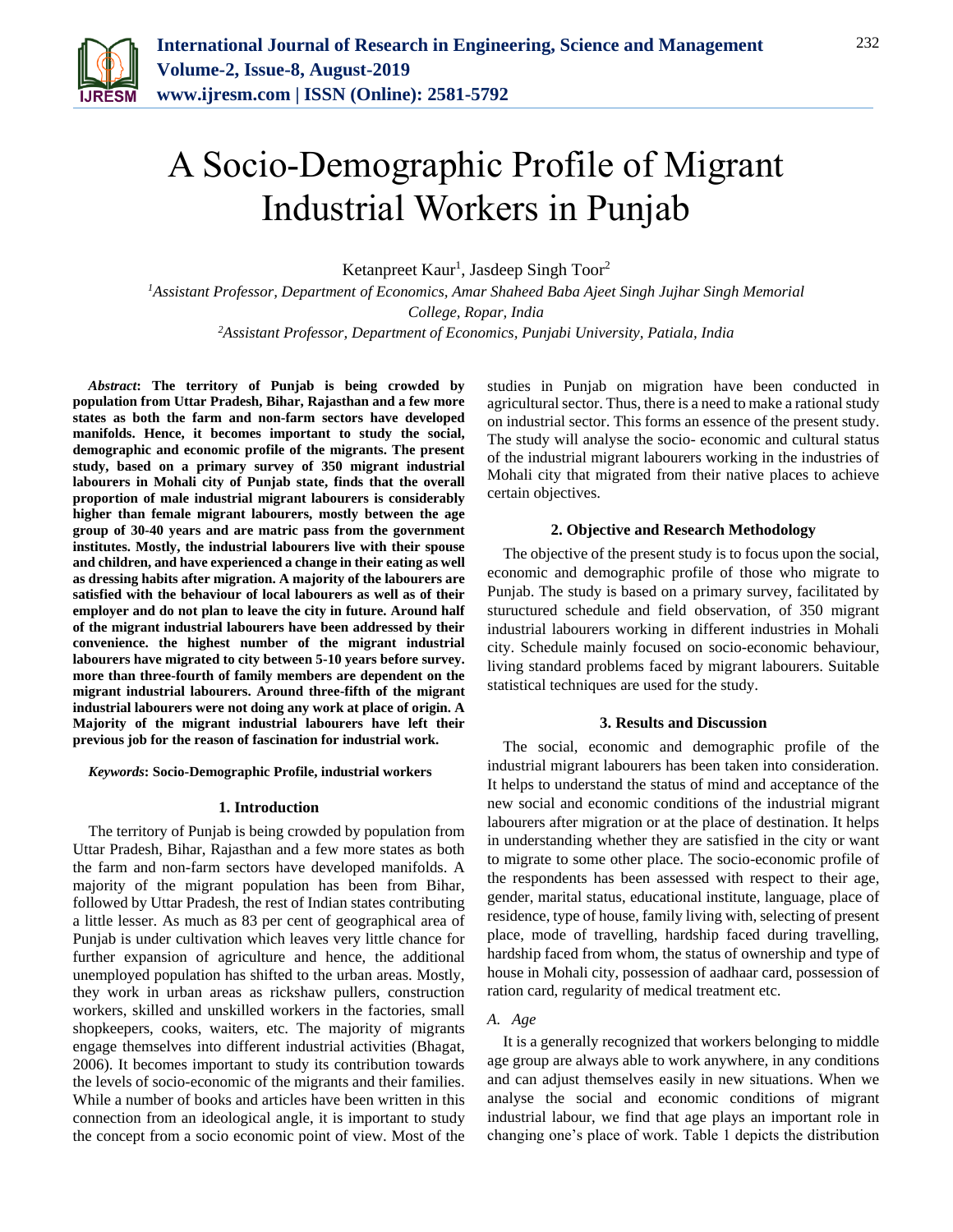

of migrant industrial labourers according to their age.

| Table 1              |                                     |             |       |  |  |
|----------------------|-------------------------------------|-------------|-------|--|--|
|                      | Age of Migrant Industrial Labourers |             |       |  |  |
| Age                  | Total                               |             |       |  |  |
|                      | No.<br>$\%$<br>Avg.                 |             |       |  |  |
| $14 - 20$            | 5                                   | 1.43        | 19.00 |  |  |
| $20 - 30$            | 112                                 | 32.00       | 26.96 |  |  |
| $30-40$              | 166                                 | 47.43       | 34.77 |  |  |
| $40 - 50$            | 52                                  | 14.86       | 41.40 |  |  |
| 50 & Above           | 15                                  | 4.29        | 52.87 |  |  |
| <b>Grand Total</b>   | 350                                 | 100         | 34.16 |  |  |
| Source: Field Survey |                                     | $2014 - 15$ |       |  |  |

Source: Field Survey, 2014-15

It shows that overall, a large number i.e. 166 (47.43 per cent) of the migrant industrial labourers belong to the age group of 30-40 years, followed by 112 (32.00 per cent) in the age group of 20-30 years, 52 (14.86 per cent) in the age group of 40-50 years and 14 (4.29 per cent) in the age group of 50 years & above. There is very small number i.e. 5 (1.43 per cent) of the migrant industrial labourers which belongs to the age group of 14-20 years.

## *B. Gender*

Since the ancient times, the males have been dominating the society, so is the case in present era. It is not by the physique that man is more powerful than a woman, but it is the prevailing system of the society which keeps male section above the female part of the society. When it comes to migrating from one place to other in search of good fortune, it is the male again who migrate more than females. The reason behind this is the factory owners believe that man can work more effectively than a woman. Gender is also an important factor in the discussion of social and economic conditions. Table 2 explains the distribution of migrant industrial labourers on the basis of their Gender. Overall, a big number i.e. 297 (84.86 per cent) of migrant industrial labourers are males which is considerably higher than number i.e. 53 (15.14 per cent) of the female migrant industrial labourers.

Table 2 Gender of Migrant Industrial labourers Gender Total No. % Male 297 84.86 Female 53 15.14 Grand Total 350 100 Source: Field Survey, 2014-15

The numbers i.e. 273 (84.78 per cent) and 24 (85.71 per cent) of male industrial migrant labourer are much higher as compared to the number i.e. 49 (15.22 per cent) and 4 (14.29 per cent) of the female migrant industrial labourers among the total small scale and large/medium scale units respectively.

# *C. Marital status*

Migration of a married individual demonstrates the desire to earn more to hold up a family and thus, migration is effected by economic reasons. However, for an unmarried individual, migration is commenced for non-economic than economic reasons like exploring with new type of works, adventure, following the friends, etc.

|                                                |                        | Table 3 |  |  |
|------------------------------------------------|------------------------|---------|--|--|
| Marital Status of Migrant Industrial Labourers |                        |         |  |  |
|                                                | Marital Status   Total |         |  |  |

| <b>Marital Status</b>         | Total |               |
|-------------------------------|-------|---------------|
|                               | No.   | $\frac{0}{0}$ |
| Married                       | 230   | 65.71         |
| Unmarried                     | 114   | 32.57         |
| Widow                         | 3     | 0.86          |
| Divorcee                      |       | 0.86          |
| <b>Grand Total</b>            | 350   | 100           |
| Source: Field Survey, 2014-15 |       |               |

Table 3 exhibits the distribution of migrant industrial labourers according to their marital status. More than two-third i.e. 230 (65.71 per cent) of the migrant industrial labourers are married, followed by 114 (32.57 per cent) also are unmarried. There are 3 (0.86 per cent) are divorcees as well as widows.

# *D. Education level*

Education has been recognised as the cornerstone of economic and social development. Among all stages of education, primary education has a central place. Even, Primary schooling provides basic principle to society. It may also improve living standard, develop industrial projects, which gives high financial rates of return. Table 4 shows the educational level of migrant industrial labourers.

| Equeation Level of Migrant Industrial Labo<br><b>Educational Level</b> | Total |               |
|------------------------------------------------------------------------|-------|---------------|
|                                                                        |       |               |
|                                                                        | No.   | $\frac{0}{0}$ |
| Illiterate                                                             | 38    | 10.85         |
| Primary                                                                | 36    | 10.29         |
| Middle                                                                 | 89    | 25.43         |
| Matriculate                                                            | 88    | 25.14         |
| Secondary                                                              | 68    | 19.43         |
| Any Other                                                              | 31    | 8.86          |
| Total                                                                  | 350   | 100           |
| Source: Field Survey, 2014-15                                          |       |               |

Table 4 Education Level of Migrant Industrial Labourer

Overall, 89 (25.43 per cent) of the migrant industrial labourers have studied up to middle class level, followed by 88 (25.14 per cent) having studied up to matric level, 68 (19.43 per cent) are educated up to secondary level, 38 (10.85 per cent) are illiterate, 36 (10.29 per cent) are educated up to primary level and 31 (8.86 per cent) have studied other type of courses.

## *E. Living status of family of migrant industrial labourers*

There are very few labourers who afford to keep their families with them. The main reason behind it is lesser income level. They do not earn as much as is necessary to make both ends meet while keeping the family with them. Other responsibilities like education, health and other social responsibilities can't be fulfilled in small income. Family living with the respondent means the members of the family have shifted with respondent at his/her workplace. It signifies the burden on the respondent. If the spouse is also working, this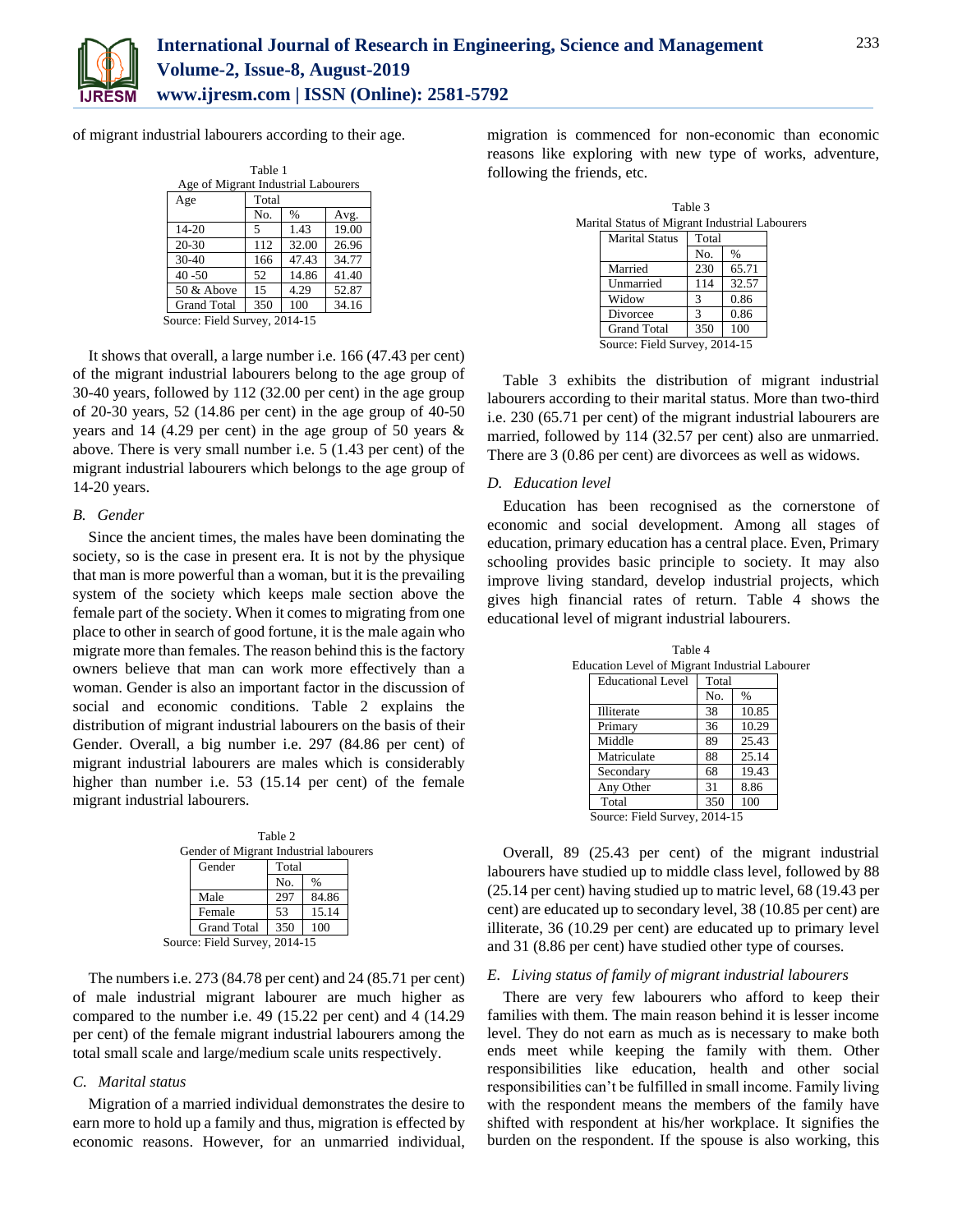

shows the desire to grow socially and economically.

Table 5 presents the distribution of migrant industrial labourers whose families are living with them. Out of 350 migrant industrial labourers 114 migrant industrial labourers are unmarried and 3 migrant industrial labourers are divorcee. So, there are only 233 migrant industrial labourers are those who have their families. This table is made on the basis of 233 respondents.

| Table 5                                                                                           |  |
|---------------------------------------------------------------------------------------------------|--|
| Living Status of Family of Migrant Industrial Labourers                                           |  |
| $\mathbf{r}$ and $\mathbf{r}$ are $\mathbf{r}$ and $\mathbf{r}$ are $\mathbf{r}$ and $\mathbf{r}$ |  |

|                               | <b>Family Living With</b> | Total |               |
|-------------------------------|---------------------------|-------|---------------|
|                               |                           | No.   | $\frac{0}{0}$ |
|                               | Spouse                    | 26    | 11.16         |
|                               | Children                  | 13    | 5.58          |
|                               | Both                      | 147   | 63.09         |
|                               | None                      | 47    | 20.17         |
|                               | Total                     | 233   | 100           |
| Source: Field Survey, 2014-15 |                           |       |               |

Among all a large number i.e. 147 (63.09 per cent) of the migrant industrial labourers are living with their spouse and children both, followed by 47 (20.17 per cent) migrant industrial labourers are not residing with their families and 26 (11.16 per cent) of migrant industrial labourers are living with their spouse only. Rest 13 (5.58 per cent) of the migrant industrial labourers are living with their children only.

# *F. Basis of selecting the present place of residence and work*

Migration from one place to other is not so easy. The labour dares to move to other place only when he or she is given guarantee of brighter future. Above all, it is the numeration which attracts them. Their family members, friends or relatives provide them best information about their next move. Table 6 explains about the distribution of migrant industrial labourers on the basis of selecting the present place.

| Table 6                                                    |       |       |  |
|------------------------------------------------------------|-------|-------|--|
| Basis of Selecting the Present Place of Residence and Work |       |       |  |
| Basis of Selecting Present Place                           | Total |       |  |
|                                                            | No.   | %     |  |
| Through Friends                                            | 115   | 32.86 |  |
| <b>Through Relatives</b>                                   | 121   | 34.57 |  |
| <b>Through Family</b>                                      | 87    | 24.86 |  |
| Any Other                                                  | 27    | 7.71  |  |
| <b>Grand Total</b>                                         | 350   | 100   |  |
| Source: Field Survey, 2014-15                              |       |       |  |

Overall, the highest number i.e. 121 (34.47 per cent) of the migrant industrial labourers have selected the present place with the help of their relatives, followed 115 (32.86 per cent) of the migrant industrial labourers have migrated on the advice of their friends, 87 (24.86 per cent) migrant industrial labourers have shifted to this place with their family members, 27 (7.71) per cent) of the migrant industrial labourers have selected the present place through other sources like any dealer or their fellow natives.

# *G. Change in eating habits after migration*

Everyone changes his/her eating habits over a period of time. Some due to the change of area, other due to the unavailability of required food and some others on the advice of the doctors. It has been observed that migrant industrial labourers too have changed their eating habits a lot, while coming to Mohali.

| Change in Eating Habits After Migration |       |               |                         |  |  |
|-----------------------------------------|-------|---------------|-------------------------|--|--|
| Change in Eating Habits                 | Total |               | Chi-Square Value        |  |  |
|                                         | No.   | $\frac{0}{0}$ | Small v/s Large/ Medium |  |  |
| Yes                                     | 196   | 56.00         |                         |  |  |
| N <sub>0</sub>                          | 154   | 44.00         | 0.07                    |  |  |
| <b>Grand Total</b>                      | 350   | 100           |                         |  |  |
| $C = \Gamma'$ 110 $0.01417$             |       |               |                         |  |  |

Table 7

Source: Field Survey, 2014-15

Table 7 shows a change in eating habits experienced by migrant industrial labourers after migrating to city. More than half i.e. 196 (56 per cent) of the migrant industrial labourers have experienced a change in their eating habits. The remaining i.e. 154 (44 per cent) of the migrant industrial labourers have not reported any change in their eating habits after migrating to city.

## *H. Change in dressing habits after migration*

Who on earth doesn't want to attire like a gentleman. But it depends on the pocket of every consumer. When money pours in the pocket, everybody, first of all, choose to have good clothes. Keeping in mind, do in Rome as the Romans do, everyone prefers to attire like the natives of the place, he lives. Similarly, migrant industrial labourers have made some changes in their dressing style.

| .                                         |       |               |                         |  |  |
|-------------------------------------------|-------|---------------|-------------------------|--|--|
| Change in Dressing Habits After Migration |       |               |                         |  |  |
| <b>Change In Dressing Habits</b>          | Total |               | Chi-Square Value        |  |  |
|                                           | No.   | $\frac{0}{0}$ | Small v/s Large/ Medium |  |  |
| Yes                                       | 183   | 52.29         |                         |  |  |
| No                                        | 167   | 47.71         | 0.29                    |  |  |

Table 8

Source: Field Survey, 2014-15

Grand Total 350 | 100

Table 8 a change in dressing habits of migrant industrial labourers after their migration. The relationship between the size of industrial units and change in eating habits is nonsignificant as indicated by the chi-square value of 0.29. Among all, around half i.e. 183 (52.29 per cent) of the migrant industrial labourers have experienced a change in their dressing habits. Remaining 167 (47.71 per cent) of the migrant industrial labourers have not accounted any change in their dressing habits after migrating to city.

## *I. Behaviour of local labourers*

Migratory labourers feel lucky enough after coming to the city if they find the behaviour of local citizens as well as coworkers quite well co-operating. Table 9 explains about the behaviour pattern of local labourers towards them.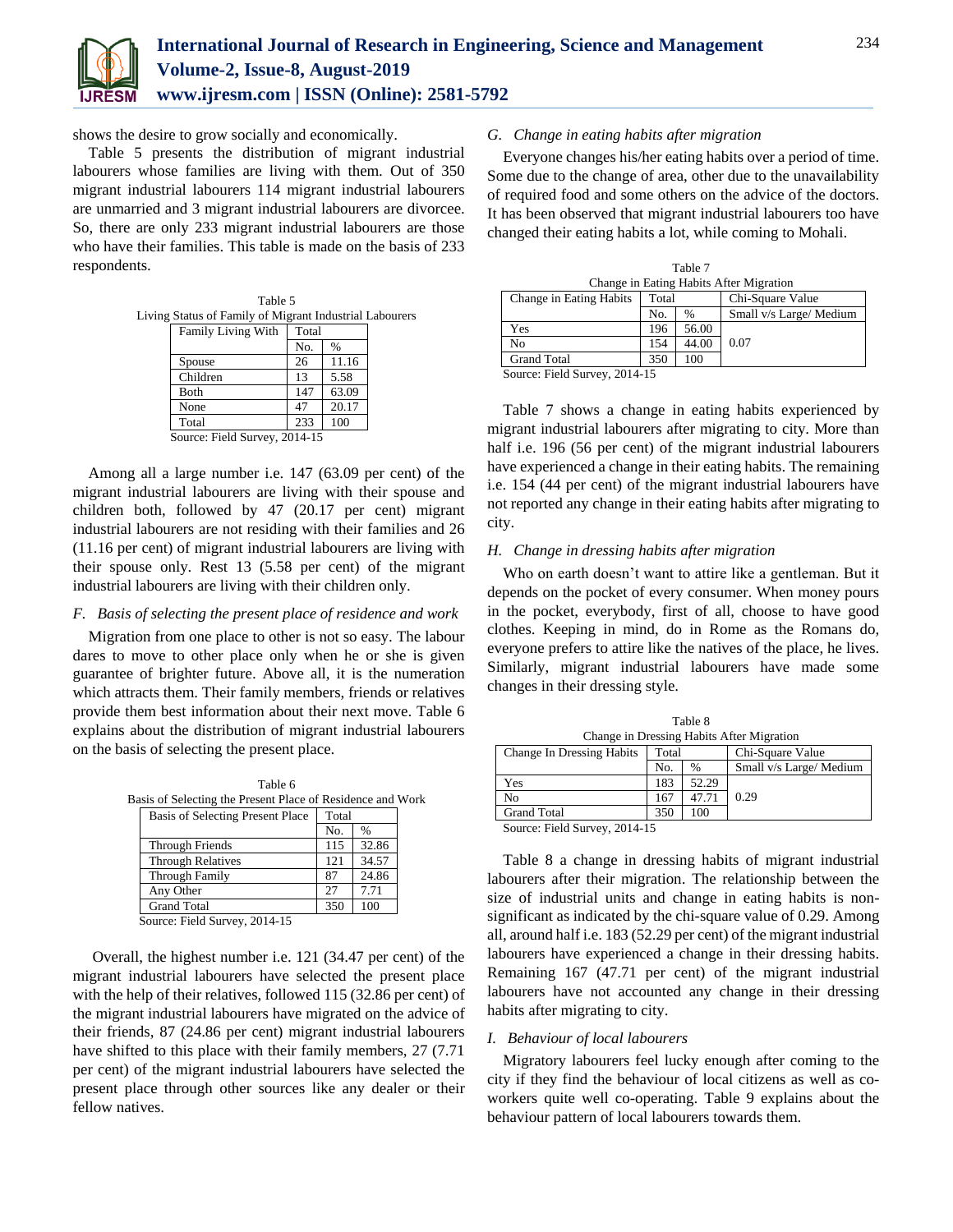

| l able 9                                                 |       |       |  |
|----------------------------------------------------------|-------|-------|--|
| Behaviour of Locals towards Migrant Industrial Labourers |       |       |  |
| <b>Behaviour of Local Labourers</b>                      | Total |       |  |
|                                                          | No.   | $\%$  |  |
| Very Good                                                | 135   | 38.57 |  |
| Satisfactory                                             | 200   | 57.14 |  |
| Bad                                                      | 15    | 4.29  |  |
| <b>Grand Total</b>                                       | 350   |       |  |

 $T<sub>1</sub>$  9  $\alpha$ 

Source: Field Survey, 2014-15

More than half i.e. 200 (57.54 per cent) of the migrant industrial labourers have faced the satisfactory behaviour of the locals towards them, followed by 135 (38.57 per cent) of the migrant industrial labourers experiencing the very good behaviour and 15 (4.29 per cent) of migrant industrial labourers have feeling bad behaviour of the local industrial labourers.

# *J. Behaviour of the employer*

Happiness of the labour brings good fruits which keeps the employer smiling. Keeping in mind this phenomenon, the employer always tries to keep the workers busy and smiling. Table 10 shows the behaviour of employer towards the migrant industrial labourers. It has been observed that most of the migratory labourers feel happy with the behaviour of their employers. From the total selected migrant industrial labourers.

Table 10 Behaviour of Employer towards the Migrant Industrial Labourers

| <b>Behaviour of Employer</b>  | Total |       |
|-------------------------------|-------|-------|
|                               | No.   | $\%$  |
| Very Good                     | 144   | 41.14 |
| Satisfactory                  | 196   | 56.00 |
| Bad                           | 10    | 2.86  |
| <b>Grand Total</b>            | 350   | 100   |
| Source: Field Survey, 2014-15 |       |       |

More than half of the i.e. 96 (56.00 per cent) of the migrant industrial labourers have experienced a satisfactory behaviour of the employer towards them followed by 144 (41.14 per cent) of the migrant industrial labourers have experienced a very good behaviour of the employer and only 10 (2.86 per cent) of the migrant industrial labourers have reported the bad behaviour of the employer towards them.

#### *K. Plan to leave the city in future*

Table 11 shows the distribution of migrant industrial labourers on the basis of how many migrant industrial labourers have any plan to leave the current city.

Table 11 Plan to Leave the City in Future Plan To Leave The City | Total No. Yes 48 13.71 No 302 86.29 Grand Total 350 100 Source: Field Survey, 2014-15

From the total, a big number i.e. 302 (86.29 per cent) of the migrant industrial labourers do not have any plan to leave the city in future. Only 48 (13.71 per cent) migrant industrial labourers have the plan to leave the city in future.

## *L. Forms of address by locals*

Respect is always observed by the address or the salutation, given by the caller. The comfort level of individuals at any workplace depends to a large extent on the level of respect, given to him/her by the people living and working around. However, it is often observed that the migrant industrial labourers feel disappointed when someone local calls them *BHAIYYA.* Though *BHAIYYA* is a popular salutation in UP and Bihar, but the tone makes it derogatory or respectable. They feel that they will lose their name's identity if locals carry on calling them *BHAIYYA.*

Table 12 Forms of Addressing by Locals

| I OHIIS OF TRADICSSING UY LOCARS              |       |       |                        |  |  |
|-----------------------------------------------|-------|-------|------------------------|--|--|
| Locals Address By The Name                    | Total |       | Chi-Square Value       |  |  |
|                                               | No.   | $\%$  | Small v/s Large/Medium |  |  |
| Original Name                                 | 145   | 41.43 |                        |  |  |
| According To Convenience                      | 165   | 47.14 |                        |  |  |
| Any Other                                     | 40    | 11.43 | 2.13                   |  |  |
| <b>Grand Total</b>                            | 350   | 100   |                        |  |  |
| $\sim$ $\sim$ $\sim$ $\sim$<br>----<br>$\sim$ |       |       |                        |  |  |

Source: Field Survey, 2014-15

Table 12 shows the distribution of migrant industrial labourers according to the form of salutation by the locals. Overall, a large number i.e. 165 (47.14 per cent) of the migrant industrial labourers have admitted that they are addressed by locals according their convenience, followed by 145 (41.43 per cent) by their original name and 40 (11.43 per cent) by any other or derogatory names.

#### *M. Years since migrated to current place*

Once, the migrant industrial labourer leave their village, they do not see back. It is the result of the survey. Not only 5 or 10 years back, migratory labour has been coming to Mohali even two decades ago. The trend is becoming so popular that the number of labour is increasing year by year. Table 13 demonstrates the distribution of migrant industrial labourers by their time of migration before survey. The results shows that the highest number i.e. 111 (31.71 per cent) of the migrant industrial labourers have migrated to city between 5-10 years before survey, followed by, 110 (31.43 per cent) moving before 5 years, 47 (13.43 per cent) have come between 10-15 years back, 46 (13.43 per cent) migrating 15-20 years back and 36  $(10.29 \text{ per cent})$  have moved to Mohali since 20 years ago  $\&$ more.

| Table 13                              |       |       |  |  |  |  |
|---------------------------------------|-------|-------|--|--|--|--|
| Years Since Migrated to Current Place |       |       |  |  |  |  |
|                                       | Total |       |  |  |  |  |
| No.                                   | %     | Avg.  |  |  |  |  |
| 110                                   | 31.43 | 2.42  |  |  |  |  |
| 111                                   | 31.71 | 6.34  |  |  |  |  |
| 47                                    | 13.43 | 11.98 |  |  |  |  |
| 46                                    | 13.14 | 16.43 |  |  |  |  |
| 36                                    | 10.29 | 21.78 |  |  |  |  |
| 350                                   | 100   | 8.78  |  |  |  |  |
|                                       |       |       |  |  |  |  |

Source: Field Survey, 2014-15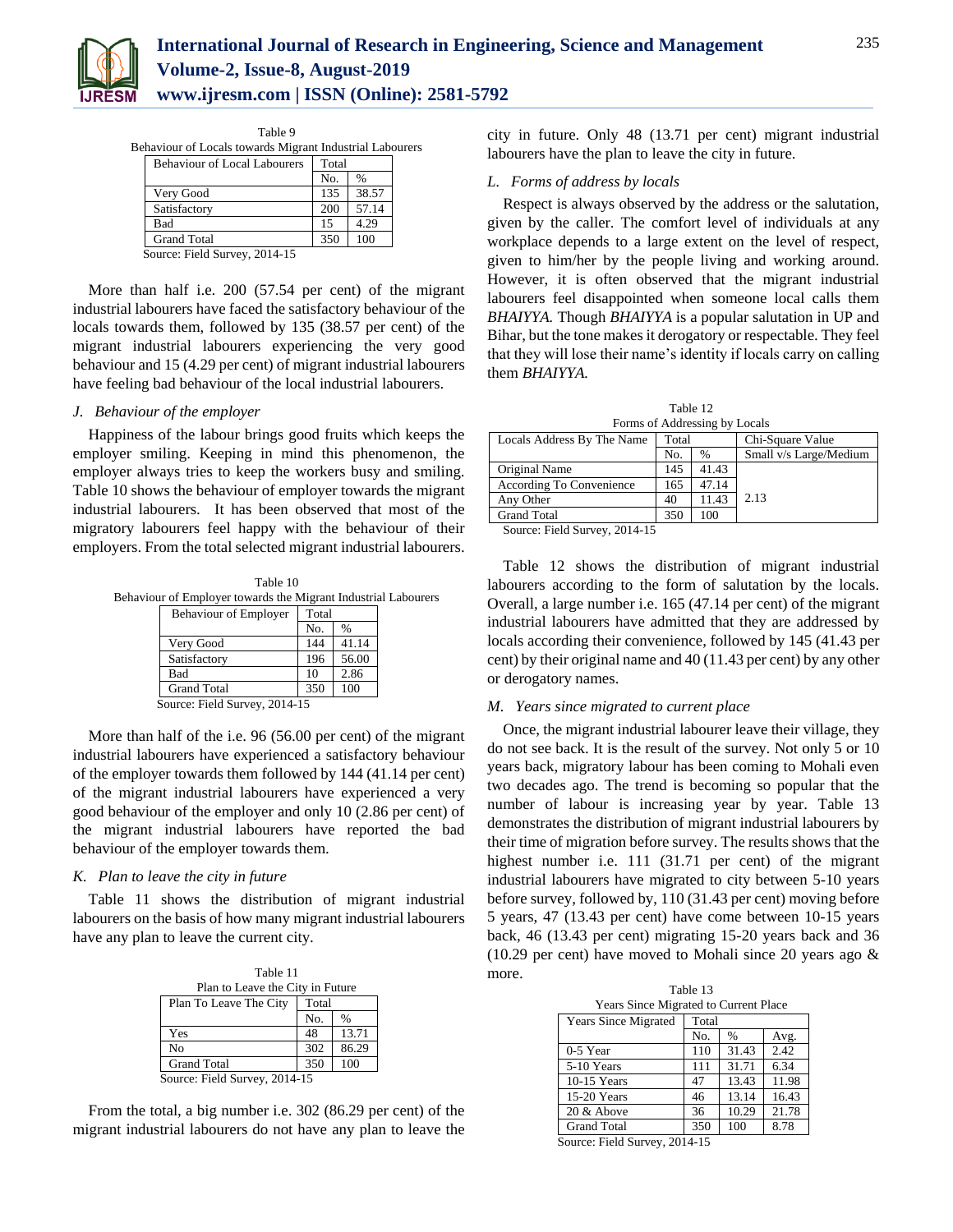

Almost same result has been seen among the total small scale industrial units. Among the large/medium scale industrial units, more than two-fifth i.e. 12 (42.86 per cent) of the migrant industrial labourers have migrated to city between 0-5 years before survey, followed by 7 (25.00 per cent) coming earlier than 5-10 years, 4 (14.29 percent) migrating since 20 years ago & more, 3 (10.71 per cent) of the labourers migrating before 15- 20 years and 2 (7.14 per cent) of the migrant industrial labourers have migrating to the city earlier than 10-15 years back.

### *N. Earning status of family members*

Since when they have migrated to Mohali, it has been observed that most of the family members of the migratory labourers have started depending upon the earning ones. Table 14 shows the earning status of the family members of the migrant industrial labourers.

Table 14 Earning Status of the Family Members of the Migrant Industrial Labourers

| <b>Earning Status of Family Members</b>                           | Total |               |
|-------------------------------------------------------------------|-------|---------------|
|                                                                   | No.   | $\frac{0}{0}$ |
| Earning                                                           | 346   | 18.39         |
| Dependent                                                         | 1445  | 76.82         |
| Earning-Dependent                                                 | 90    | 4.78          |
| <b>Grand Total</b>                                                | 1881  | 100           |
| $C_{\text{out}}$ $C_{\text{old}}$ $C_{\text{out}}$ $\sim$ 0014 15 |       |               |

Source: Field Survey, 2014-15

Among total, more than three-fourth i.e. 1445 (76.82 per cent) of family members are dependent on the migrant industrial labourers, followed by just 346 (18.39 per cent) family members who are earning and remaining 90 (4.78 per cent) of the family members are earning-dependent.

#### *O. Work at place of origin*

The study of work at their native place shows that most of the labourers have been working either in the agriculture sector or they had no work to do before coming to Mohali. Table 15 shows work involvement of migrant industrial labourers at their native place. Around three-fifth i.e. 204 (58.29 per cent) of the migrant industrial labourers were not doing any work at place of origin, followed 65 (18.57 per cent) of the migrant industrial labourers were working as agricultural labourers, 39 (11.14 per cent) doing other type of work, 33 (9.43 percent) working as shop labourer and 9 (2.57 per cent) doing industrial labourer. Almost a same trend has been seen among the total small scale industrial labourers.

Table 15 Work at the Place of Origin

| $\ldots$ of the time is those of original |       |               |  |
|-------------------------------------------|-------|---------------|--|
| Work at Origin Place (Respondent)         | Total |               |  |
|                                           | No.   | $\frac{0}{0}$ |  |
| <b>Industrial Work</b>                    | 9     | 2.57          |  |
| <b>Agricultural Work</b>                  | 65    | 18.57         |  |
| Shop Labour                               | 33    | 9.43          |  |
| Any Other                                 | 39    | 11.14         |  |
| None                                      | 204   | 58.29         |  |
| <b>Grand Total</b>                        | 350   | 100           |  |

Source: Field Survey, 2014-15

## *P. Reason to shift from the previous job to new one*

Most of the migratory industrial labour has shifted their work from agriculture to factory work to increase the income and to eradicate their poverty for ever.

| Table 16                               |       |               |  |  |
|----------------------------------------|-------|---------------|--|--|
| Reason to Leave the Previous Job       |       |               |  |  |
| Reason To Leave The Previous Job       | Total |               |  |  |
|                                        | No.   | $\frac{0}{0}$ |  |  |
| Low Salary                             | 21    | 14.38         |  |  |
| <b>Fascination for Industrial Work</b> | 65    | 44.52         |  |  |
| Night Shift Problem                    | 16    | 10.96         |  |  |
| Not Fixed Salary                       | 7     | 4.79          |  |  |
| On Training Basis                      | 4     | 2.74          |  |  |
| <b>Factory Closed</b>                  | 14    | 9.59          |  |  |
| <b>Health Affected</b>                 | 12    | 8.22          |  |  |
| <b>Conflict With Employer</b>          | 7     | 4.79          |  |  |
| <b>Grand Total</b>                     | 146   | 100           |  |  |
| Source: Field Survey, 2014-15          |       |               |  |  |

Table 16 describes the reason to leave the previous job of migrant industrial labourers. previous job, 16 (10.96 per cent) leaving due to night shift problem, 14 (9.59 per cent) changing due to factory closure, 12 (8.22 per cent) due to health problems, 7 (4.79 per cent) each for not having fixed salary as well as due to some conflict with their previous employer at their workplace and 4 (2.74 per cent) shifting after the completion of their training.

#### **4. Conclusions and Policy Implications**

The study concludes that the territory of Punjab is being crowded by population from Uttar Pradesh, Bihar, Rajasthan and a few more states as both the farm and non-farm sectors have developed manifolds. A majority of the migrant population has been from Bihar, followed by Uttar Pradesh, the rest of Indian states contributing a little lesser. It becomes important to study its contribution towards the levels of socioeconomic profile of the migrants and their families. The objective of the study is to focus upon population growth and their rural-urban migration and their socio- economic profile. The social and economic profile of the industrial migrant labourers has been taken into consideration. It helps to understand the status of mind and acceptance of the new social and economic conditions of the industrial migrant labourers after migration or at the place of destination. It helps in understanding whether they are satisfied in the city or want to migrate to some other place. The socio-economic profile of the respondents has been assessed with respect to their age, gender, marital status, educational institute, living status of family, selection of present place, change in eating and dressing habbits, behaviour of local labourers as well as employer, plan to leave the city, address forms by the locals, years of migrations, earning status, work at place of origin, work at place of origin and reasons to shift from previous job etc. The overall proportion of male industrial migrant labourers is considerably higher than female migrant labourers. Nearly half of the industrial migrant labourers are between the age group of 30-40